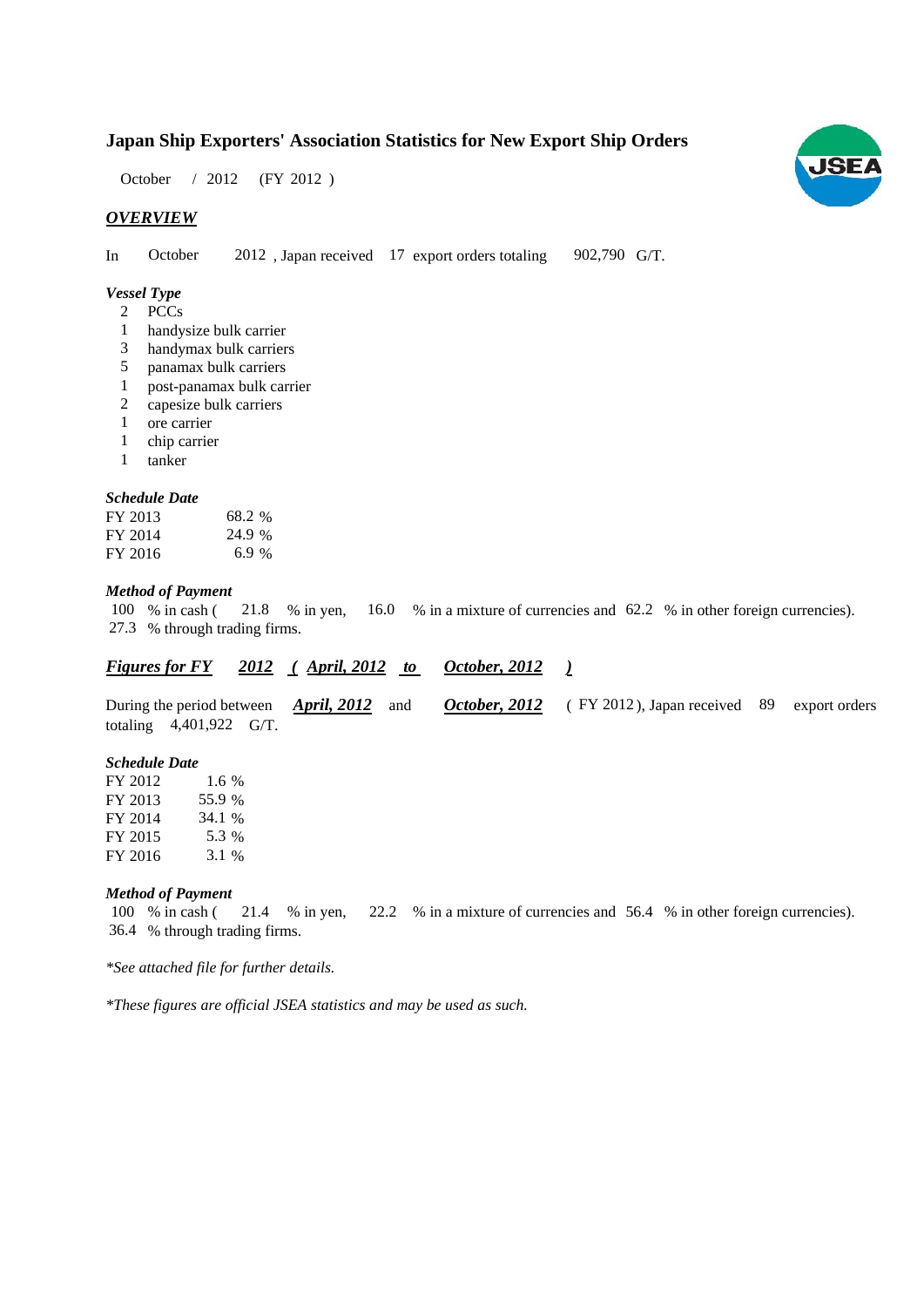## New Export Orders Placed in October 2012 (FY 2012) Based on Fiscal Year

JSEA (November 2012)<br> $\frac{1}{2}$  Jan 12 to Oct12 No. G/T No. G/T No. G/T No. G/T No. G/T No. G/T No. G/T No. G/T $\mathrm{G}/\mathrm{T}$ General Cargos ( | 11 | 672,972 | 0 0 0 0 0 0 2 9,998 3 261,600 2 143,000 7 414,598 9 535,148 Bulk Carriers 176 6,650,098 16 635,408 12 341,037 16 564,950 11 403,539 14 753,990 69 2,698,924 106 4,292,772 Tankers | 7| 455,236|| 6| 685,100| 1| 138,000| 2| 216,000| 3| 243,500| 1| 5,800| 13| 1,288,400| 19| 1,741,536 Combined Carriers 0 0 0 0 0 0 0 0 0 0 0 0 0 0 0 0Others 4 302,200 0 0 0 0 0 0 0 0 0 0 0 0 0 0 Total 198 8,080,506 22 1,320,508 13 479,037 20 790,948 17 908,639 17 902,790 89 4,401,922 134 6,569,456 FY 2012 / FY2011 (%)  $* 65.1$  65.7 99.0 228.4 372.5 105.6 111.8  $* 94.0$ In CGT | | 3,929,443|| | 623,138| | 279,496| | 348,875| | 475,860| | 387,552| | 2,114,921|| | 3,045,585 Description Apr 11 to Mar 12 Apr 12 to Jun 12 July 2012 August 2012<br>No. 6/T No. 6/T No. 6/T No. 6/T No. 6/T September 2012  $\overline{)$  October 2012 Apr 12 to Oct 12

*Figures for shipbuilding orders of 500 G/T and over for export as steel vessels placed with JSEA members are covered.*

\*FY 2011/FY2010

\*\*Calendar Year 2012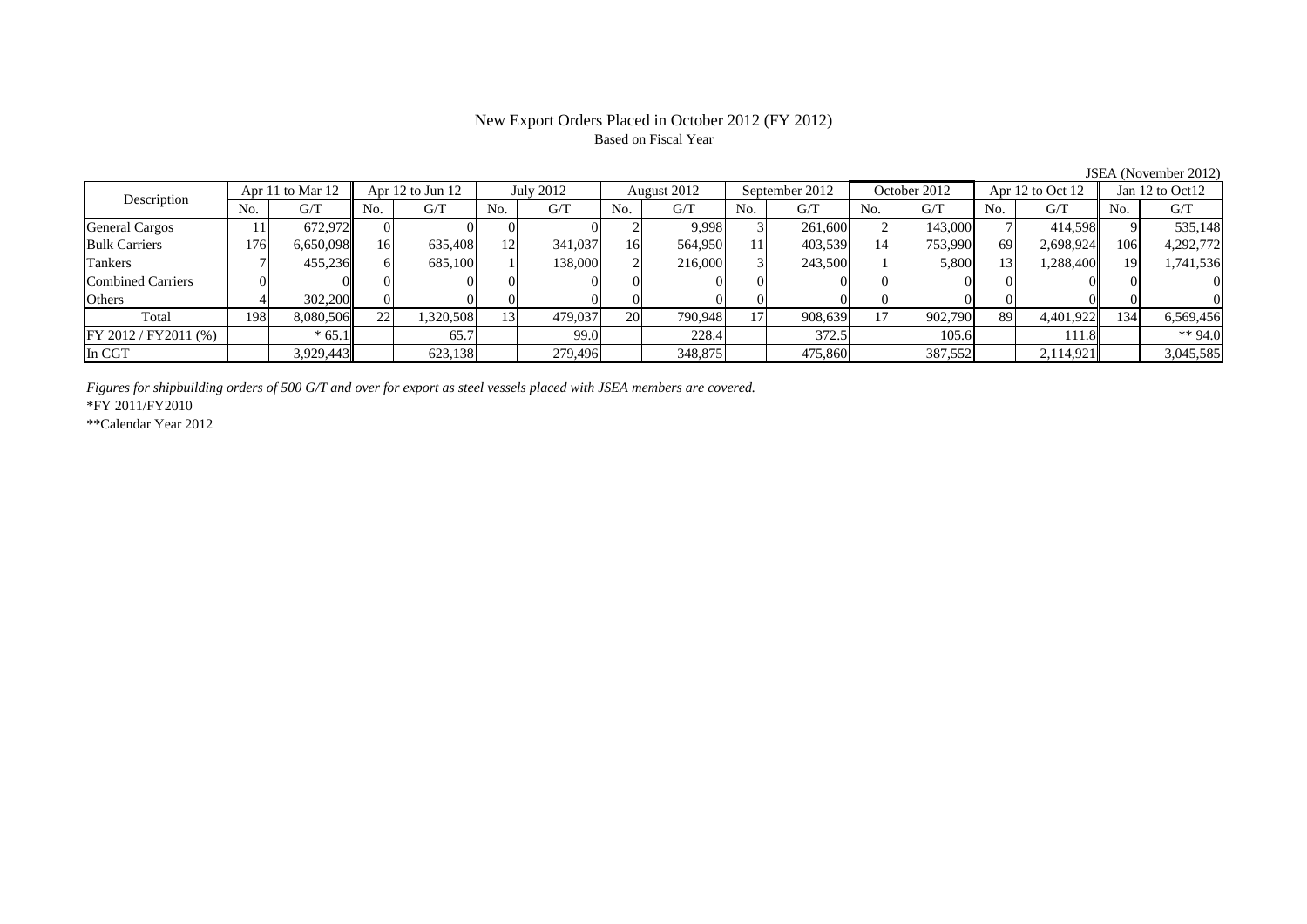## Export Ships Delivered in October 2012 (FY 2012) Based on Fiscal Year

|                          |     |                  |     |                      |     |           |     |             |     |                |     |              |     |                  |           | 50.11110100120127    |
|--------------------------|-----|------------------|-----|----------------------|-----|-----------|-----|-------------|-----|----------------|-----|--------------|-----|------------------|-----------|----------------------|
| Description              |     | Apr 11 to Mar 12 |     | Apr $12$ to Jun $12$ |     | July 2012 |     | August 2012 |     | September 2012 |     | October 2012 |     | Apr 12 to Oct 12 |           | Jan $12$ to Oct $12$ |
|                          | No. | G/T              | No. | G/T                  | No. | G/T       | No. | G/T         | No. | G/T            | No. | G/T          | No. | G/T              | No.       | G/T                  |
| General Cargos           | 19  | 1,008,576        |     | 551.931              |     |           |     |             |     | 61.106         |     | 59,583       | 10  | 672,620          |           | 905,302              |
| <b>Bulk Carriers</b>     | 279 | 11,594,200       | 87  | 3,626,849            | 26  | 1,261,984 | 16  | 566,103     | 23  | 969,726        | 23  | 830,748      | 175 | 7,255,410        | 267       | 11,234,635           |
| Tankers                  | 55  | 3,325,557        | 12  | 903,302              |     | 69,164    |     | 47.950      |     | 160,057        |     | 87,732       | 19  | 1,268,205        | <b>29</b> | 1,663,016            |
| <b>Combined Carriers</b> |     |                  |     |                      |     |           |     |             |     |                |     |              |     |                  |           |                      |
| Others                   |     |                  |     |                      |     |           |     |             |     |                |     |              |     |                  |           |                      |
| Total                    | 353 | 15,928,333       | 107 | 5,082,082            | 281 | 1,331,148 | 17  | 614,053     | 25  | 1,190,889      | 27  | 978,063      | 204 | 9,196,235        | 309       | 13,802,953           |
| $FY 2012 / FY 2011$ (%)  |     | $*92.8$          |     | 121.3                |     | 131.1     |     | 58.5        |     | 68.5           |     | 103.0        |     | 102.8            |           | $** 98.1$            |
| In CGT                   |     | 7,084,729        |     | 2,207,191            |     | 551,308   |     | 300,772     |     | 500,834        |     | 520,283      |     | 4,080,388        |           | 6,149,491            |
|                          |     |                  |     |                      |     |           |     |             |     |                |     |              |     |                  |           |                      |

*Deliveries of new shipbuilding orders of 500 G/T and over for export as steel vessels placed with JSEA members are covered.*

\*FY 2011/FY2010

\*\*Calendar Year 2012

JSEA (November 2012)